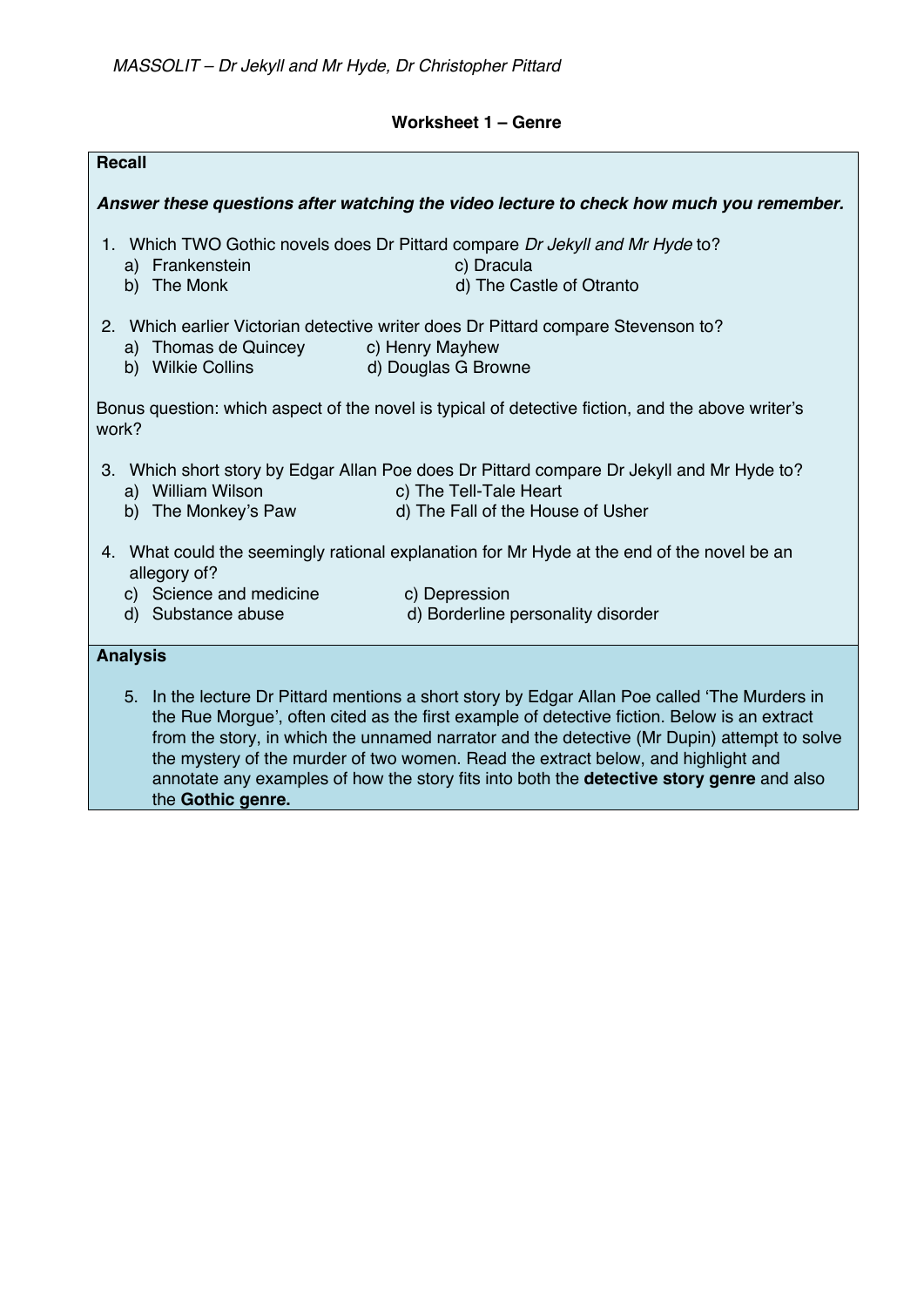"On the hearth were thick tresses --very thick tresses --of grey human hair. These had been torn out by the roots. You are aware of the great force necessary in tearing thus from the head even twenty or thirty hairs together. You saw the locks in question as well as myself. Their roots (a hideous sight!) were clotted with fragments of the flesh of the scalp --sure token of the prodigious power which had been exerted in uprooting perhaps half a million of hairs at a time. The throat of the old lady was not merely cut, but the head absolutely severed from the body: the instrument was a mere razor. I wish you also to look at the brutal ferocity of these deeds. Of the bruises upon the body of Madame L'Espanaye I do not speak. Monsieur Dumas, and his worthy coadjutor Monsieur Etienne, have pronounced that they were inflicted by some obtuse instrument; and so far these gentlemen are very correct. The obtuse instrument was clearly the stone pavement in the yard, upon which the victim had fallen from the window which looked in upon the bed. This idea, however simple it may now seem, escaped the police for the same reason that the breadth of the shutters escaped them - because, by the affair of the nails, their perceptions had been hermetically sealed against the possibility of the windows have ever been opened at all.

If now, in addition to all these things, you have properly reflected upon the odd disorder of the chamber, we have gone so far as to combine the ideas of an agility astounding, a strength superhuman, a ferocity brutal, a butchery without motive, a grotesquerie in horror absolutely alien from humanity, and a voice foreign in tone to the ears of men of many nations, and devoid of all distinct or intelligible syllabification. What result, then, has ensued? What impression have I made upon your fancy?"

I felt a creeping of the flesh as Dupin asked me the question. "A madman," I said, "has done this deed --some raving maniac, escaped from a neighboring Maison de Sante."

"In some respects," he replied, "your idea is not irrelevant. But the voices of madmen, even in their wildest paroxysms, are never found to tally with that peculiar voice heard upon the stairs. Madmen are of some nation, and their language, however incoherent in its words, has always the coherence of syllabification. Besides, the hair of a madman is not such as I now hold in my hand. I disentangled this little tuft from the rigidly clutched fingers of Madame L'Espanaye. Tell me what you can make of it."

"Dupin!" I said, completely unnerved; "this hair is most unusual --this is no human hair."

## **Evaluation**

6. Read this summary of the Arthur Conan Doyle short story, 'The Man With The Twisted Lip': https://cwzsherlock.weebly.com/the-man-with-the-twisted-lips.html

Once you have read the story, create a table summarising the main similarities and differences between this story and The Strange Case of Dr Jekyll and Mr Hyde. You should aim to find around 5 similarities and 5 differences.

## **Glossary**

• **Novella** – A short novel, or long short story (usually around 100 pages or less).